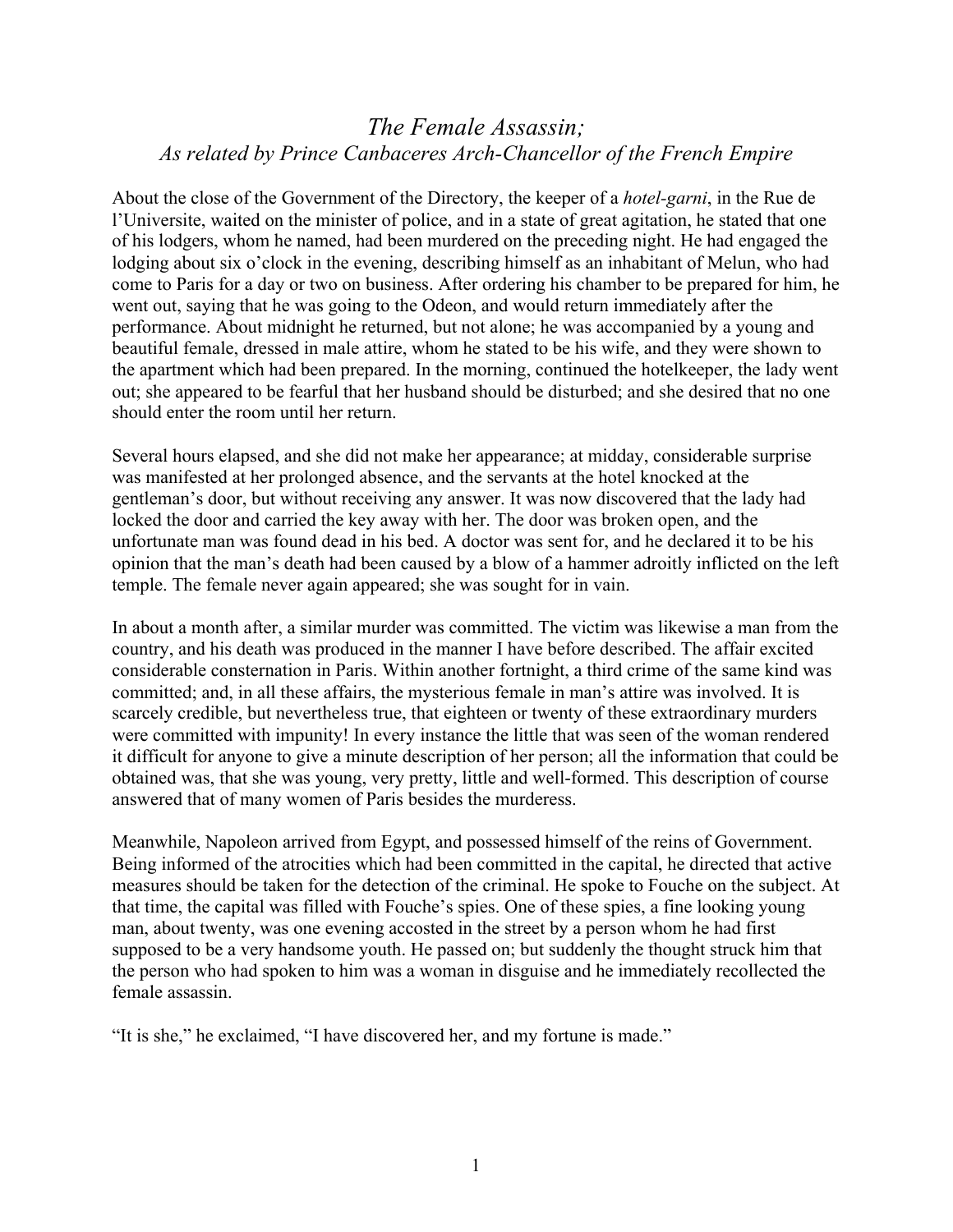He turned back and entered into conversation with her. She at first denied her disguise, but finally acknowledged it, and the young man prevailed on the nymph to accompany him home, in the character of a young relation from the country.

"Where do you live?" she inquired.

He named a hotel in which one of the mysterious murder had been committed.

"Oh, no; I cannot go."

"Why?"

"Because I am known there."

These words confirmed the suspicions of the police agent. He alluded to his property, and mentioned two hundred louis which his uncle had given him, of which he said he had spent the twentieth part, adding:

"Well, then, if you will not go to my lodgings, where else shall we go?"

The female mentioned a hotel, to which they immediately repaired. The young man was about to leave the room to order supper, when the woman called him back.

"Will it be safe,' she said, "to leave your money all night at your lodgings? Is it not likely you may be robbed? Suppose you go and bring it here?"

"Ah!" thought the young man, "the veil is now raised;" and then, without the least appearance of suspicion, he thanked her for her prudent hint, and went away, under pretext of going to fetch the money.

He immediately repaired to the office of the Police Minister, and gave information of the discovery he had made. Furnished with the sum of one hundred and ninety louis, he returned to the house where he had left the woman. He was accompanied by several agents of the police, who stationed themselves at the door of the apartment.

The murderess and her pretended lover sat down to supper. She requested him to hand her handkerchief, which she had left on a *console* behind his chair. He rose to get it, and during the instant his back was turned, she poured a powerful narcotic into his glass.

He did not perceive this, and drank off his glass of wine hastily; but he had no sooner swallowed it, than he exclaimed: "What wretched wine!"

The lady made the same complaint. A second glass was poured out and pronounced better.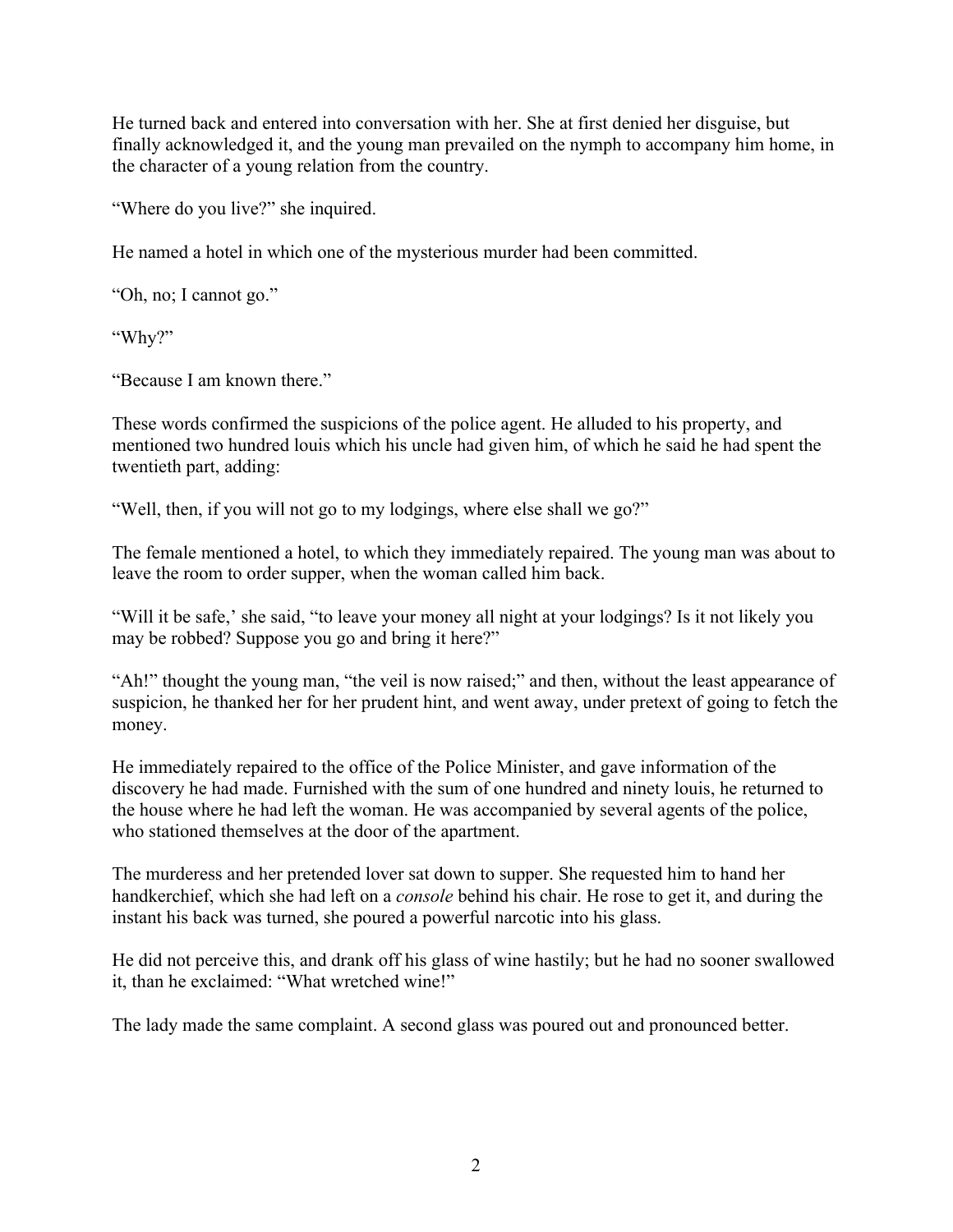Meanwhile, the young man felt his head becoming confused, and his lips growing stiff. With well-acted concern, the woman rose, and threw her arms around his neck, apparently with the intention of supporting his drooping head.

At this moment, he mechanically raised his hand, and he felt the hammer in the side pocket of the coat worn by the female. He felt conscious of the danger of his situation; he attempted to rise and leave the room, but his strength failed him. He tried to speak, but his tongue was paralyzed. By one desperate effort, he made a faint outcry, and then fell on the floor in a state of utter insensibility.

The woman drew the little hammer from her pocket, and laid it on the floor. She then searched her victim, took his purse, and deposited it in the pocket of the waistcoat she wore. She placed his head in the requisite position to receive the deadly blow, and she raised her right arm for the purpose of inflicting it, when the fatal hammer was suddenly wrested from her grasp. The police agents opportunely entered the room at that moment.

On her first examination, she gave the following romantic account of herself. She was of a respectable family and of irreproachable conduct; but having bestowed her affections on a young man who had treacherously forsaken her, she had from that moment vowed implacable hatred to all the male sex; and the murders she had committed were actuated by no other motive than vengeance for the injury inflicted on her feelings.

Would it be believed that there were persons weak enough to pity this unfortunate victim of betrayed affections? The sensibilities of the world, especially of the great world, are often very ridiculous and sometimes very blameable. An effort was made to screen the wretched victim from the punishment of the law. When asked why she committed robbery as well as murder, her defenders could give no satisfactory reply

The criminal, however, underwent the penalty of the law; and certainly, society has reason to rejoice that the punishment of death has not been abolished.

*The Rural Repository* on February 2, 1850

 $\mathcal{L}_\text{max}$ 

Reprinted in *Janesville Gazette*, August 29, 1850, 1/8 *Wisconsin Democrat*, October 12, 1850 *The* [WI] *Sheboygan Mercury*, August 17, 1850 *Wisconsin Statesman*, August 15, 1850 *The Elyria* [OH] *Courier*, September 10, 1850

N.B. The above version was published in *the Rural Repository* on February 2, 1850. Subsequently, this story was published in *Prairie du Chien* [WI] *Patriot* on August 14, 1850, but the two concluding paragraphs above were replaced with the following paragraph: